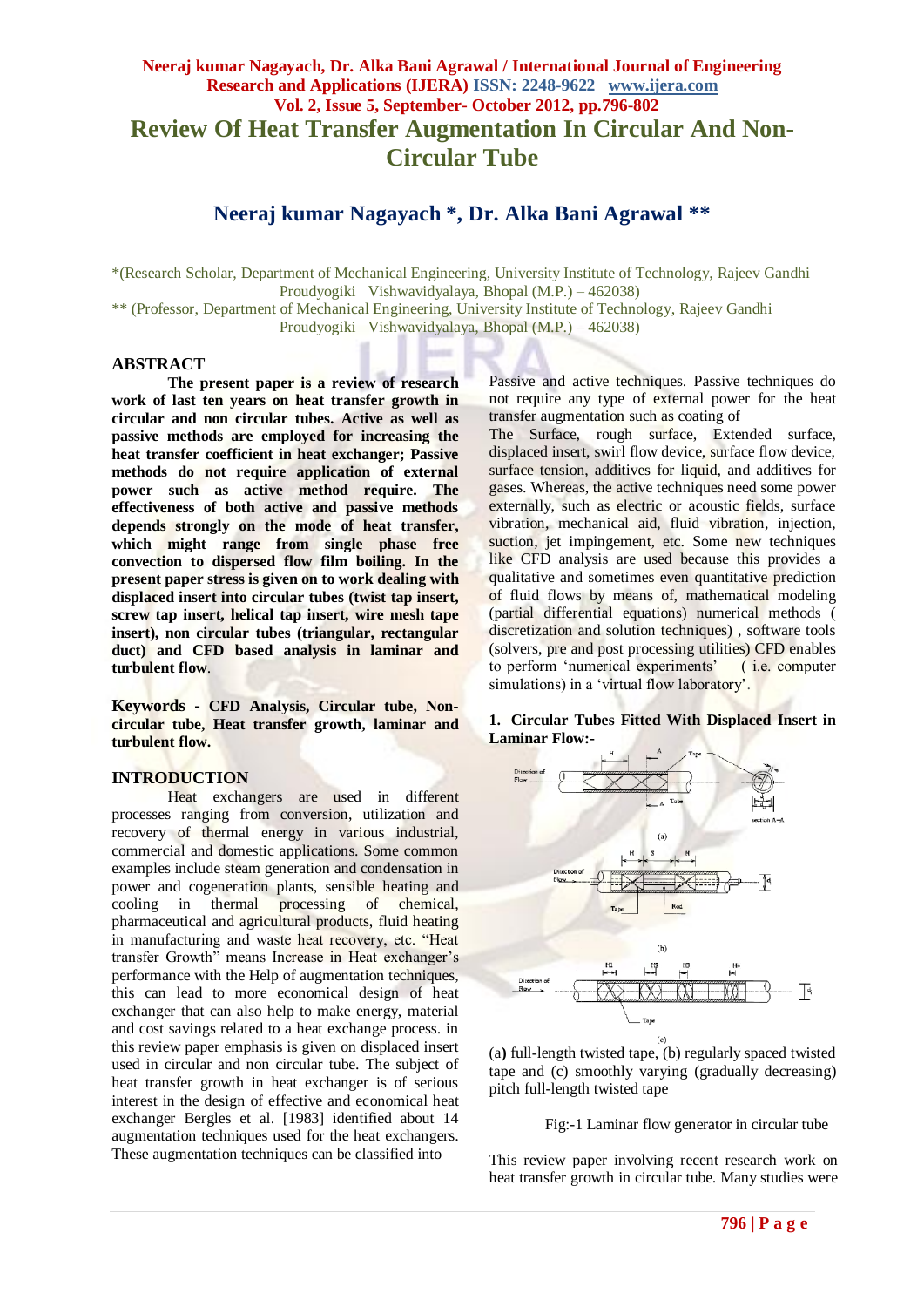conducted previously to analyze heat transfer growth in circular tube with displaced insert in laminar flow. [1] Sheeba et al., The thermal performance of thermosyphon solar water heater system fitted with helical twisted tape of various twist ratios has been perfo1rmed and presented. Conclusions made from the results that heat transfer enhancement in twisted tape collector is higher than the plain tube collector with minimum twist ratio and gradually decreases with increase in twist ratio. The overall thermal performance of twisted tape collector is found to increase with increase in solar intensity. [2] Eiasma Ard et al., investigated the behaviour of heat transfer and friction loss in circular tube. result shows that apart from the friction factor, Heat transfer rate can be substantially improved by using both the wavy surfaced wall and the helical tape. [3] P Selvaraj et al., used water and ethylene glycol mixture 90:10 (by weight) flow through the circular tube because ethylene glycol prevents corrosion and acts as antefreezing agent. They investigate that the maximum heat transfer enhancement is obtained up to 36% for circular Tube in laminar flow with grooved inserts as compare to simple tubes. [4] Veysel Ozceyhan et al., investigate the heat transfer enhancement in a tube with the circular cross sectional ring, uniform heat flux was applied to the external surface of the tube. The variation of Nusselt number, friction factor and overall enhancement ratios for the tube with rings were presented and the best overall enhancement of 18% was achieved. [5] P.K.Nagarajan and P.Sivashanmugam used 300 mm right-left helical twist with 100 mm spacer of different twist ratio on their investigation and found that Nusselt number for the tube fitted with 300 mm right-left helical twist is higher than that for plain tube for a given Reynolds number attributing to heat transfer enhancement due to swirl flow. [6] The synergy regulation among physical quantities of fluid particle is revealed by establishing formulas reflecting the relation between synergy angles and heat transfer enhancement. The physical nature of enhancing heat transfer and reducing flow resistance, which is directly associated with synergy angles *α, β, γ, φ, θ* and *ψ* . Besides, the principle of synergy among physical quantities is numerically verified by the calculation of heat transfer and flow in a thin cylinder-interpolated tube. [7] J P Meyer and J. A Olivier investigated the heat transfer and pressure drop data for enhanced tubes with helical coil insert. The investigation covered the laminar, transitional and turbulent flow regimes. This was brought about by the insert which break up the vicious sub layer. This was attributed to the insert obstructing secondary flows, which are induced by buoyancy forces, reducing the amount of mixing. Transition of flow independent of the inlet profile used. [8] Timothy et al. performed an experimental study of a double pipe helical heat exchanger used coil tape insert with laminar flow of fluid, and they found that increase in Nusselt number significantly in the entrance region and heat transfer rates were higher in counter flow configuration

as compared to parallel flow. [9] M E Ali investigates that average heat transfer coefficient increases as number of coil turns decrease for a fixed diameter ratio. [10]Veeresh Uskele and R M Sarviya studied the heat transfer and friction factor characteristics of double pipe and plane tube heat exchanger, they found that heat transfer coefficient and friction factor increase with the decrease in twist ratio compared to plain tubes. [11] P. Sivashanmugam and S.Suresh studied the laminar heat transfer and friction factor characteristics in a circular tube fitted with full length helical screw tapes with different twist ratios under constant heat flux conditions, They reported significant improvement of the heat transfer rate for using the tape inserts and found that there is not much change in the magnitude of heat transfer coefficient to vary twist ratio sets. [12] Ujhidy et al., have studied and proposed Dean Number. Dean Number is a measure of the magnitude of the secondary flow, which is useful for the future investigation of heat transfer growth in circular tubes contained twist tapes. [13]Suresh Kumar et al. investigated the thermohydraulic performance of twisted tape inserts in a large hydraulic diameter annulus and found that thermohydraulic performance in laminar flow with a twisted tape is better than the wire coil for the same helix angle and Thickness ratio.

## **2. Circular Tubes Fitted With Displaced Insert in Turbulent Flow:-**



Fig:-2 Turbulent flow generator in circular tube

Investigation of displaced insert for turbulent flow in circular tubes is discussed in this section. Displaced insert in turbulent flow is effective up to certain Reynolds number. More Reynolds number block the flow passage and increases the pressure drop. [14] W. Noothong et al., studied influences of inserts on heat transfer and flow fraction property in a concentric double pipe heat exchanger. The turbulent flow was introduced by using twisted tape placed inside the inner test tube of the heat exchanger with different twist ratios; result shows thats twist ratio increases heat transfer rate as compare to plain tube.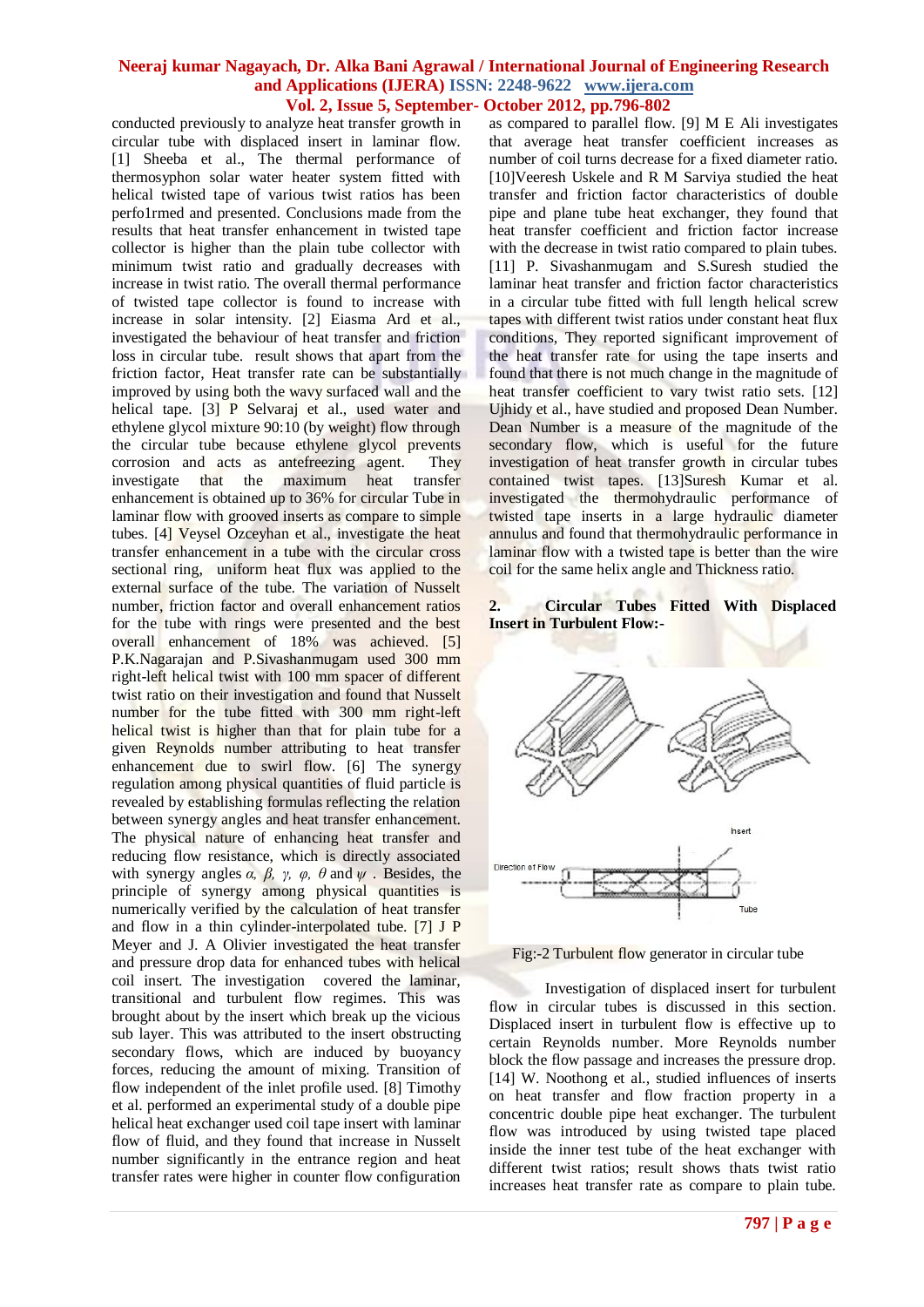[15]M.A.K. Chowdhuri et al., used special geometry is used inside the tube for turbulent flow. The test section is electrically heated, and air is allowed to flow as the working fluid through the tube by means of blowers. Same experiment is carried out to determine heat transfer through the same tube without any insert. Comparing the results obtained from these two different sets of experiments. it is found that heat transfer through tubes can be enhanced by using inserts inside the tube up to 9.8 times than tube without insert with turbulent flow. [16] P. Sivashanmugam and S. Suresh investigated that the heat transfer and friction factor characteristics of circular tubes fitted with full length helical screw element of different twist ratio with heat flux under turbulent flow conditions (Reynolds number 2700 to 13500), the maximum performance of the helical twist insert was achieved as compare to twisted tape insert in turbulent flow. [17] P. Murugesan et al. reported experimental investigations of heat transfer and friction factor for turbulent flow in a tube fitted with trapezoidal cut twisted tape. They found that Heat transfer coefficient and friction factor increases with the decreases in twist ratio. The trapezoidal cut twisted tape with twist ratios increases the heat transfer rate 41.8 % higher than plain tubes. [18]P.Coronel and K.P. Sandeep conducted experiments in helical heat exchangers with coils of two different curvature ratios, straight tubular heat exchangers at various flow rates and for different end point temperatures. The inside and outside convective heat transfer coefficients were determined based on overall heat transfer coefficient and a correlation to compute the inside convective heat transfer coefficient as a function of Reynolds number. [19] M. Mridha and K P D Nigam investigated turbulent forced convection in a new device of coiled flow inverter and found 4- 13% enhancement in heat transfer as compared to straight helical coil while relative pressure drop was found to be 2-9%. Further, gain in heat transfer in coiled flow inverter for turbulent flow condition as compared to straight tube for same flow rate and boundary condition was 35-45% while increase in pressure drop found 29-30%. [20] Smith Eiamsa-ard et al. presented an experimental study on the mean Nusselt number friction factor efficiency in a round tube with short-length twisted tape insert under uniform wall heat flux boundary conditions. In the experiments, measured data are taken at Reynolds numbers in a turbulent region with air as the test fluid. The experimental result indicates that the short-length tapes perform lower heat transfer and friction factor values than the full-length tape around 14%, 9.5% and 6.7%; and 21%, 15.3% and 10.5% respectively. [21] Sharma et al., Conducted experiments to evaluate heat transfer coefficient and friction factor for flow in a tube and with twisted tape inserts in the transition range of flow with AI203 nanofluid are conducted. The results showed considerable enhancement of convective heat transfer with Al203 nanofluids compared to flow with water. [22] C Thianpong et al., investigated

experimentally heat transfer and friction characteristics for water, ethylene glycol, and ISO VG46 turbine oil flowing inside four tubes with three-dimensional internal extended surfaces and segmented twisted-tape inserts. Experimental results show that tube with threedimensional internal extended surfaces and twistedtape inserts; enhance the convective heat transfer for the laminar tube side flow of highly viscous fluid.

#### **3. CFD Based Analysis in Laminar and Turbulent Flow:-**

CFD is a method to numerically calculate heat transfer and fluid flow. This provides data that is complementary to theoretical and experimental.

Computational Flow Dynamics (CFD) investigation for laminar flow and turbulent flow with displaced insert in circular and non circular tubes represented in following section., [23] H.R Rahai and T.W Wong predicted that wire coil with a large pitch spacing increases the mixing, turbulent kinetic energy and half width but decreases the maximum mean velocity. [24] V Kumar and K D P Nigam introduced a device based on the flow inversions by changing direction of centrifugal force in helically coiled tubes. Complete flow fields and thermal fields in helical coil and bent coil configuration were studied using CFD Software (FLUENT 6.0). Three dimensional governing equations for momentum and energy under laminar flow Conditions were solved with a control volume finite difference method (CVFDM) with second order accuracy. Bent coil configuration showed a 20-30% growth in heat transfer due to chaotic mixing while relative pressure drop was found as 5-6%. [25] S Y Chung and H J Sung investigated a direct numerical simulation for turbulent heat transfer in a concentric annulus (Transverse curvature), and they observed that the thermal structure is more effective near the outer wall than near the inner wall. [26]V Kumar and K D PNigam studied convective heat transfer in chaotic configuration of circular cross section under laminar flow regime at different values of Dean Number and Prandtl number. Chaotic configuration showed a 25- 36% enhancement in heat transfer due to chaotic mixing while relative pressure drop was 5-6%. Under heating condition (temperature-dependent viscosity), heat transfer was found higher in case of chaotic configuration as compared to the cooling condition (constant viscosity). [27]I Conte and X F Peng performed computer simulations for four rectangular coiled pipes with different angles of straight tube inclination (90, 15, 30  $\&$  45 $^{\circ}$ ) at different inlet velocities. Better heat transfer performance was observed for the coil with smaller angle of straight tube inclination. [28] M Mridha and K P D Nigam investigated turbulent forced convection in a new device of coiled flow inverter and found 4-13% enhancement in heat transfer as compared to straight helical coil while relative pressure drop was found to be 2-9%. [29] B Zheng et al., studied combined convection and thermal radiation heat transfer in three-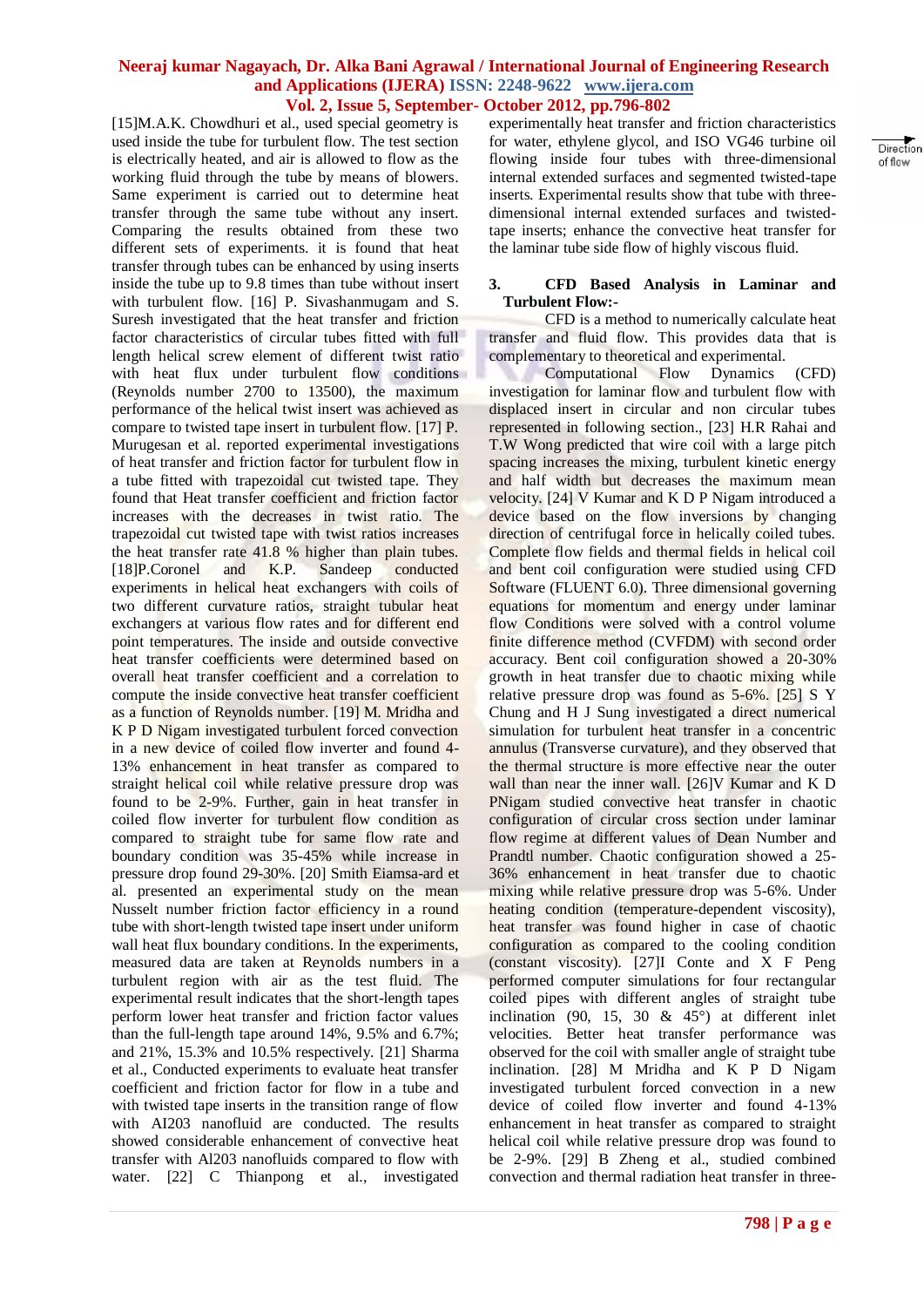dimensional turbulent flow through a helical pipe with finite pitch simulated with CVFDM method. Thermal radiation had no significant influence for flow and temperature fields, especially in a fully developed region but it substantially enhanced total heat transfer in helical pipe. [30] T H Ko studied on laminar forced convection and entropy generation in a helical coil suggested optimal Reynolds number to be chosen as the flow operating condition so that thermal system could have the least irreversibility and best energy utilization.







## (a) Flow in Tringuler Duct



( c) Flow in Half-triangular Duct

Fig 3  $\{(a), (b), (c)\}\)$ . Heat Flow through Non-circular Tube

This study addresses heat transfer performance of various configurations of non-circular tubes. The majority of these studies were conducted to investigate fundamental transport phenomena occurring in the noncircular tubes. Sometimes, because of pressure drop limitations, the need for non-circular ducts arises in

many heat transfer applications. Therefore interest to investigate heat transfer performance for various geometries of non-circular tubes like square, triangular, half triangular, Trapezoid section, etc. Square duct offers more surface to volume ratio than circular tube therefore more heat transfer enhancement was observed in square duct. Important investigations for square duct have been discussed in this section. [31] R. K. Khan et al., Conduct experiment to investigate the heat transfer augmentation in developing turbulent flow through a ribbed square duct. The results of ribbed duct are compared with the results of a smooth duct under the same experimental conditions. It is observed that the heat transfer augmentation in ribbed duct is better than that of the smooth duct. the mean temperature of air flowing through the ribbed duct increases by 2.45 percent over the smooth duct whereas in the ribbed duct Nusselt number increases by 15.14 percent than that of the smooth duct with a 6 percent increase in pressure drop. [32] Ho-Keun Kang et al. investigated the characteristics of a hydrodynamic and thermally developed turbulent flow through a square duct  $(30\times30$  mm) with twisted tape inserts and with twisted tape inserts plus axial interrupted ribs. Two heating conditions are investigated for test channels with twisted tape inserts and rib tabulators: (i) electric heat uniformly applied to four side walls of the square duct, and (ii) electric heat uniformly applied to two opposite ribbed walls of the square channel. The correlation for friction factor and Nusselt number are derived from the predicted date. The results show that uneven surface heating enhances the heat transfer coefficient over uniform heating conditions, and significant improvements can be achieved with twisted tape inserts plus axial interrupted ribs compare to the case of twisted tape inserts. [33] Seong Ho Han et al., performed the Numerical simulations and develop a new heat transfer coefficient correlation, the elliptic blending second moment turbulent closure precisely reflecting the effects of these thermo-physical property variations on the turbulent heat transfer is employed to model the Reynolds stresses and turbulent heat fluxes in the momentum and energy equations. Computational results related to the development of turbulent heat transfer during in-duct cooling of supercritical carbon dioxide were used to establish a new heat transfer coefficient correlation that would be widely applicable to a gas cooler design involving turbulent heat transfer of supercritical carbon dioxide in square cross-sectional duct flows.

[34]Mohammad Nasiri, reported the results of experimental investigation on the heat transfer performance of Al2O3/H2O and TiO2/H2O nanofluids through square channel with constant wall temperature boundary condition. The flow regime through channel is turbulent. The nanofluids used in this research are Al2O3/H2O and TiO2/H2O with different nanoparticle concentrations. Based on the results of the present investigation, for specific Peclet number, convective heat transfer coefficient and Nusselt number of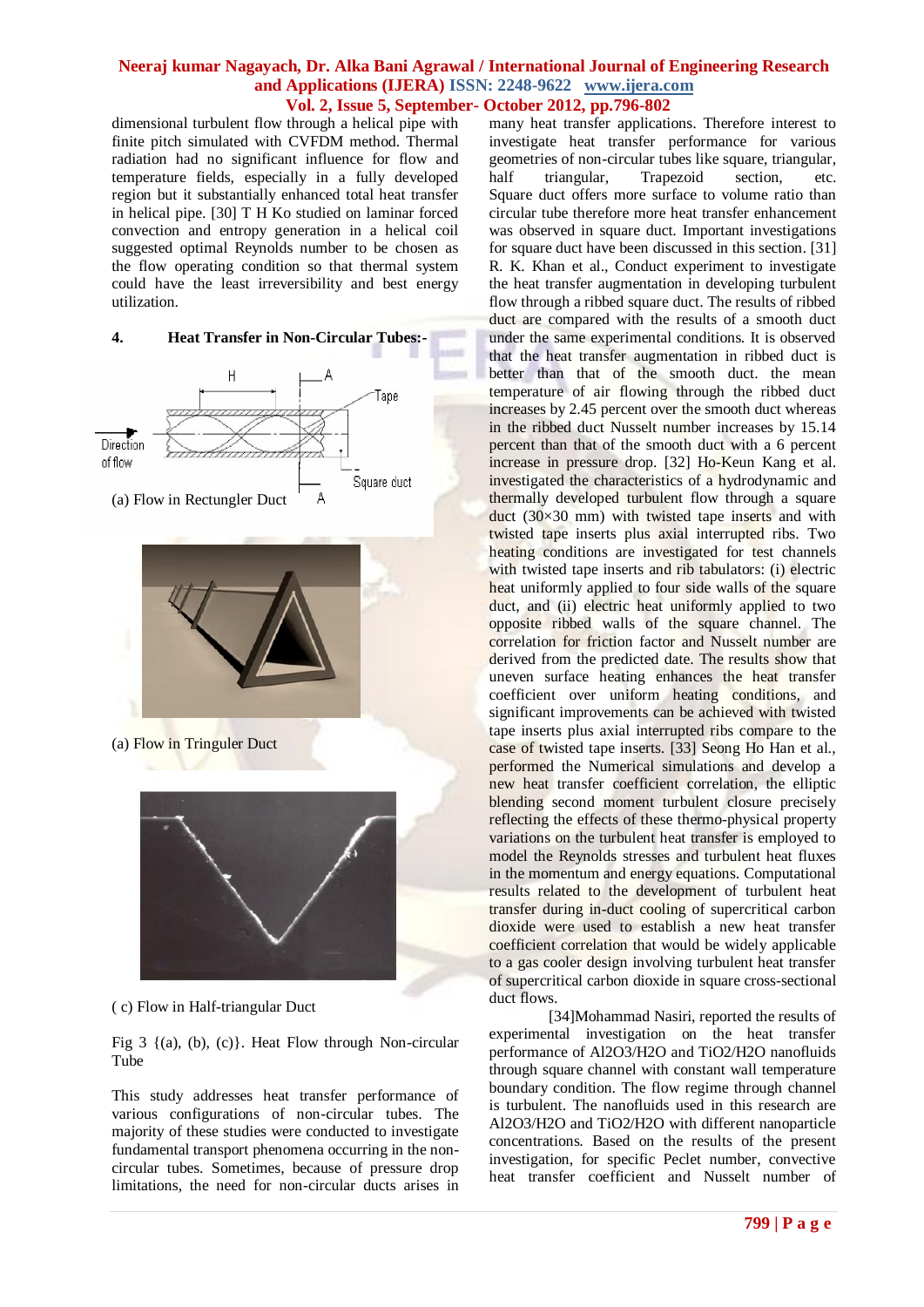nanofluids are higher than those of distilled water. The enhancement increases with increasing nanoparticle concentration. [35] T. Astarita, G. Cardone., Give Detailed quantitative maps of the heat transfer distribution in a square channel with angled rib tabulators are measured by means of infrared (IR) thermography associated with the heated-thin-foil technique. Air flows in the channel where square ribs are mounted on two opposite walls at an angle of either 30° or 45° with respect to the duct axis. Two rib pitches, two different rib arrangements and two heating conditions are investigated. Results are presented in terms of local and averaged Nusselt numbers, which are normalised with the classical Dittus and Boelter correlation, for three different Reynolds numbers. [36] Suhas V. Patil, P. V. Vijay Babu has been carried out Experimental work to provide the heat transfer and isothermal friction factor data in a Square duct under constant wall temperature condition containing the twisted tape and helical screw tape with core rod inside. The helical screw tape insert not only has a significant effect on augmentation of heat transfer rate, but also considerable increase of friction factor. Triangular ducts are preferred because of their superior heat transfer performance, lower fabrication costs, easy construction and higher mechanical strength. The obstacles used destabilize the flow field, create swirl or vortices, and generate secondary flow field which are all responsible for augmentation of heat transfer rate.

[37] Saeed Zeinali Heri et al. investigated numerically laminar flow-forced convective heat transfer of Al2O3/water nanofluid in a triangular duct under constant wall temperature condition. Numerical results represent an enhancement of heat transfer of fluid associated with changing to the suspension of nanometre sized particles in the triangular duct. The results of the present model indicate that the nanofluid Nusselt number increases with increasing concentration of nano particles and decreasing diameter. [38] N. S. Berbish and M. Moawed., Experiments carried out on a semi-circular duct within a range of Reynolds number  $(8,242 \leq Re \leq 57,794)$  under uniform wall heat flux conditions. It is observed that, for a given value of Reynolds number, each of the local heat transfer coefficient and the friction factor has a relatively high value near the entrance of the semi-circular duct then it decreases with increasing the dimensionless axial distance until it approaches a nearly constant value at the fully developed region. [39] Dong Hyun Lee et al., investigated that heat transfer coefficients on the pressure side surface were increased significantly with rotation, while the suction side surface had lower heat transfer coefficients than the stationary channel. for the angled ribs, rib-induced secondary flow dominated the heat transfer characteristics and high heat transfer rates were observed on the regions near the inner wall for the 45° angled ribs and near the leading edge for the 135° angled ribs. [40]S. Eiamsa - ard et al .,observed that as compared to a channel, the heat transfer is enhanced by about 17% for a single triangular prism and by some

85% for a triangular prism pair mounted on the channel wall. Effects of the clearance between the prisms on the heat transfer augmentation. [41] G Sachdeva, R Vasudevan, and K. S Kasana investigated performance of heat exchangers with gas as the working fluid becomes important due to the high thermal resistance offered by triangular duct as compare to plain tube.

## **Conclusion:-**

This review paper discuses the considerable experimental, Numerical and CFD work which has been done on heat transfer augmentation through internal inserts in circular and non circular tubes. Some kind of internal inserts are placed in the flow passage of a tube to augment the heat transfer rate like twist taps insert, screw tap insert, helical tap insert, wire mesh tape insert etc. so the inserts mixes the bulk flow well and therefore performs better in laminar flow. However in laminar flow the thermal resistance is not limited to a thin region. Hence It is concluded that inserts are effective in laminar flow.

Turbulent flow heat transfer augmentation in circular tube is an attractive and important phenomenon. Inserts used in turbulent flow is effective up to a certain Reynolds number because more Reynolds number block the flow and increase the pressure drop. Turbulent flow is more frequently encountered than laminar flow so a great change of local heat transfer rate in separated flow region is achieved and considerable heat transfer augmentation may result up to reattachment region.

Heat transfer of non-circular tube was found considerably higher than the circular tube because of non-circular tube which has a high surface to volume ratio.

However, the question of scalability remains unanswered because of practical difficulties in experimental work. There is a need of analyzing dynamics similarities amongst the geometrical similarities on large scale model covering industrial application , Further research is required to be conducted at a large scale on considerable range of curvature ratio, low range of curvature ratio, low range of Prandtl number and Reynolds numbers, temperature etc.

## **REFERENCES**

- [1] S. Jaisankar, T.K Radhakrishanan & K. N Sheeba, Experimental studies on heat transfer and friction factor characteristics of forced circulation solar water heater system fitted with helical twisted tapes, *Communicated by Associated Editor Brian Norton,* 2009.
- [2] S Eiamsa-ard & P Promvonge, Enhancement of Heat Transfer in a Circular Wavy surfaced Tube with a helical tape Insert, *Int energy Journal ,*2007, Vol. 8, 29-36
- [3] P Selvaraj, J Sarangan & S Suresh, Experimental investigation on heat transfer and fraction characteristics of a water and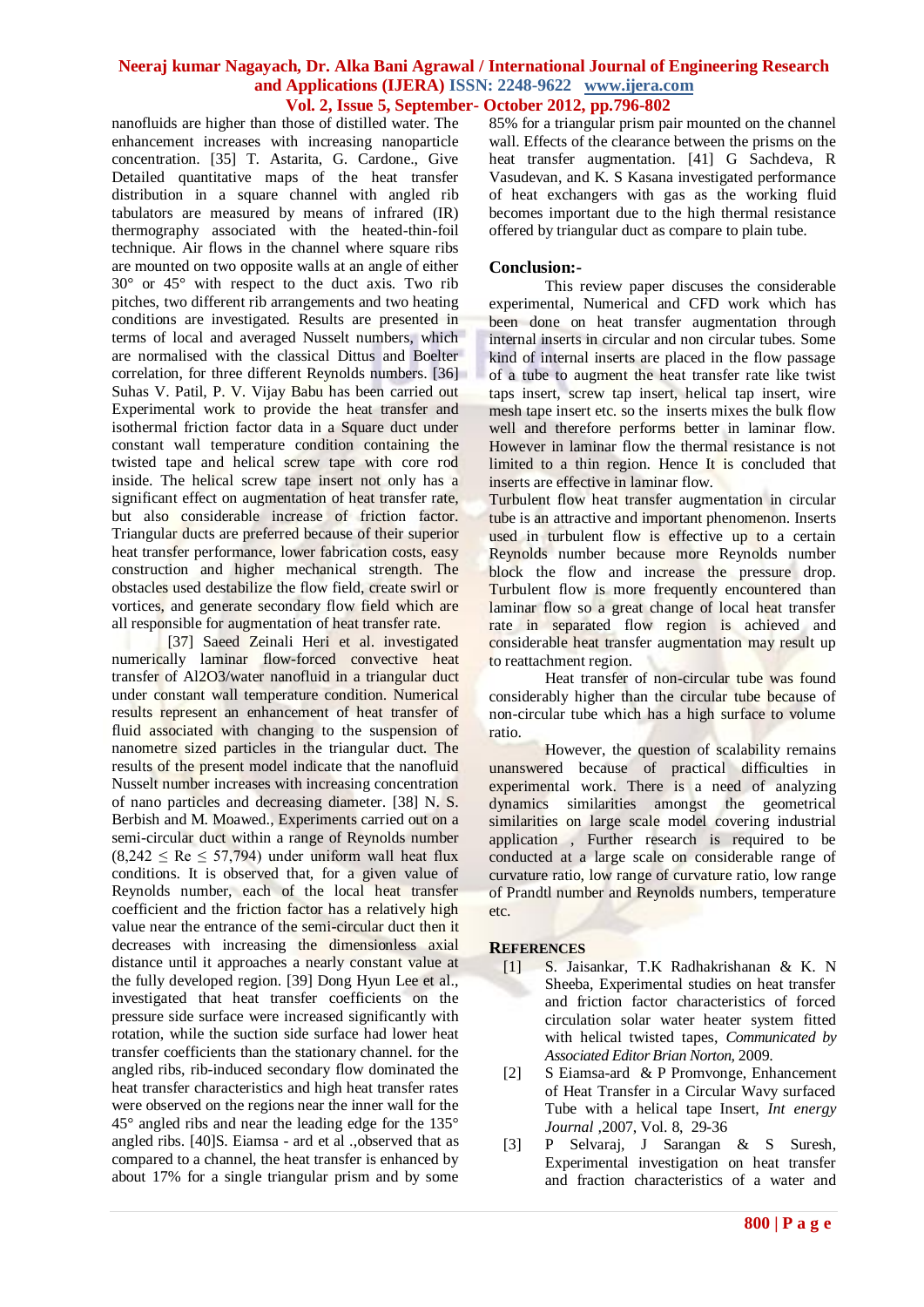ethylene glycol mixture flow of internally grooved tube, *Int Journal of chemical Research*,2011 Vol. 3, Issue 1, 33-40.

- [4] Veysel Ozceyhan, Sibel Gunes, Orhan Buyukalaca & Necdet Altuntop, Heat transfer enhancement in a tube using circular cross sectional rings separated from wall, *Applied Energy,* 2008, vol. 85, issue 10, 988- 1001.
- [5] P. K Nagarajan & P Sivashanmugam, Heat Transfer Enhancement Studies in a Circular Tube Fitted with Right-Left Helical Inserts with Spacer. *World Academy Of Sci Engg. & Tech.* 2011, Issue-58.
- [6] [Liu](http://rd.springer.com/search?facet-author=%22Wei+Liu%22) [Wei,](http://rd.springer.com/search?facet-author=%22Wei+Liu%22) [Liu](http://rd.springer.com/search?facet-author=%22ZhiChun+Liu%22) [ZhiChun,](http://rd.springer.com/search?facet-author=%22ZhiChun+Liu%22) & [Guo](http://rd.springer.com/search?facet-author=%22ZengYuan+Guo%22) [ZengYuan.](http://rd.springer.com/search?facet-author=%22ZengYuan+Guo%22) Physical quantity synergy in laminar flow field of convective heat transfer and analysis of heat transfer enhancement. *Chinese science bulletin.* 2009, Vol-54, [Issue](http://rd.springer.com/journal/11434/54/19/page/1) [19,](http://rd.springer.com/journal/11434/54/19/page/1) 3579-3586.
- [7] J.P Meyer & J A Olivier, Transitional flow inside enhanced tubes for fully developed and developing flow with different types of inlet disturbances, *Int J Heat Mass Transfer.* Vol-**54**, 2011, 1598–1600.
- [8] T J Rennie & GSV Raghavan , Thermally dependent viscosity and non Newtonian flow in a double pipe helical heat exchanger, *Applied Thermal Engg.* [Vol-27,](http://www.sciencedirect.com/science/journal/13594311/27/5) Issues 5–6, 2007, 862– 868.
- [9] M. E Ali, Natural convection heat transfer from vertical helical coils in oil, Int *J Heat Transfer and Engineering.* 2006, 79-85.
- [10] Veeresh Uskele & R M Sarviya, Heat transfer and pressure drop in double pipe heat exchanger with wire mesh insert, I*nternational Conference on Thermal Fluid and Manufacturing Sci.* Jan 20-21, 2012 Gujarat-India.
- [11] P Sivashanmugam & S. Suresh, Experimental studies on heat transfer and friction factor characteristics of turbulent flow through a circular tube fitted with helical screw-tape inserts. *Chemical Engg and processing.* 2007, 1292–1298.
- [12] A Ujhidy, J Nemeth & J Szepvolgyi, Fluid flow in tubes with helical elements, *Chemical Engg and processing, 2003 Vol- 42, 1-7.*
- [13] P Suresh Kumar, P Mahanta, and A Dewan., Study of laminar flow in a large diameter annulus with twisted tape inserts, *(International Conference on Heat transfer Fluid Mechanics and Thermodynamics Victoria falls-Zambia)* , 2003. Paper No. KP3.
- [14] W Noothong, S Eiamsa-ard & P Promvonge., Effect of twisted tape inserts on Heat Transfer in a Tube, **(** *The 2nd joint International conference on sustainable Energy and Environment- Bangkok),* 2006,1-5.
- [15] M. A. K Chowdhuri, R. A Hossain & M.A.R

Sarkar, Experimental investigations of turbulent flow heat transfer through tube with rod-pin insert, *Int Journal of Engg Sci and Tech,* 2011 Vol. 3,76-81.

- [16] P Sivashanmugam & S Suresh. Experimental studies on heat transfer and friction factor characteristics of turbulent flow through a circular tube fitted with helical screw-tape inserts, *Chemical Engg and processing*, 2006, 1292–1298.
- [17] P Murugesan, K Mayilsamy, S Suresh & P.S.S Srinivasan., Heat transfer and pressure drop characteristics of turbulent flow in a tube fitted with trapezoidal cut twisted tape insert. *Int J of Academics researc.,* 2009, 123-128.
- [18] P Coronel & K P Sandeep, Heat transfer coefficient in helical heat exchangers under turbulent flow conditions, *Int J of food Engg.*, 2008, 1-12.
- [19] M Mridha & K P D Nigam. Numerical study of turbulent forced convection in coiled flow inverter, *Chemical Engg processing.* 2008, 893- 905.
- [20] Smith Eiamsa-ard, Chinaruk Thianpong, Peterpics Eiasmsa-ard & Pongjet Omvonge. Convective heat transfer in a circular tube with short length twisted tape. *Int communication in Heat and mass Transfer*,2009, vol-36, 363-371.
- [21] K.V Sharma, L Sunder Shyam & P.K Sharma, Estimation of heat transfer coefficient and Friction factor in transitation flow with low volume concentration of AI203 Nano fluid flowing in a circular tube and with twisted tape, *Int communication in Heat and mass Transfer*. 2009, vol- 36, 503-507
- [22] S Eiamsa-ard, P Eiamsa-ard & C Thianpong, Turbulent heat transfer enhancement by counter/co-swirling flow in a tube fitted with twin twisted tape, *Experimental thermal and fluid science,*2009, vol- 34, 53-62.
- [23] H. R Rahai & T.W. Wong, Velocity field characteristics of turbulent jets from round tubes with coil inserts, *Applied thermal Engg*, 2002, 1037–1045.
- [24] V Kumar & K. D. P Nigam, Numerical simulation of steady flow fields in coiled flow inverter, *Int J of Heat and Transfer*, Vol-48, 2005, 4811-4828
- [25] S. Y Chung & H. J Sung, Direct numerical simulation of turbulent concentric annular pipe flow, *Int J of Heat and fluid flow, 2003*, 399-411.
- [26] V Kumar & K D P Nigam, Laminar convective heat transfer in chaotic configuration, *Int J of Heat and mass transfer,* 2007 Vol-50**,** 2469- 2479
- [27] I Conte & X F Peng, Numerical investigations of laminar flow in coiled pipes, *Applied thermal Engg*, 2008, 423-432.